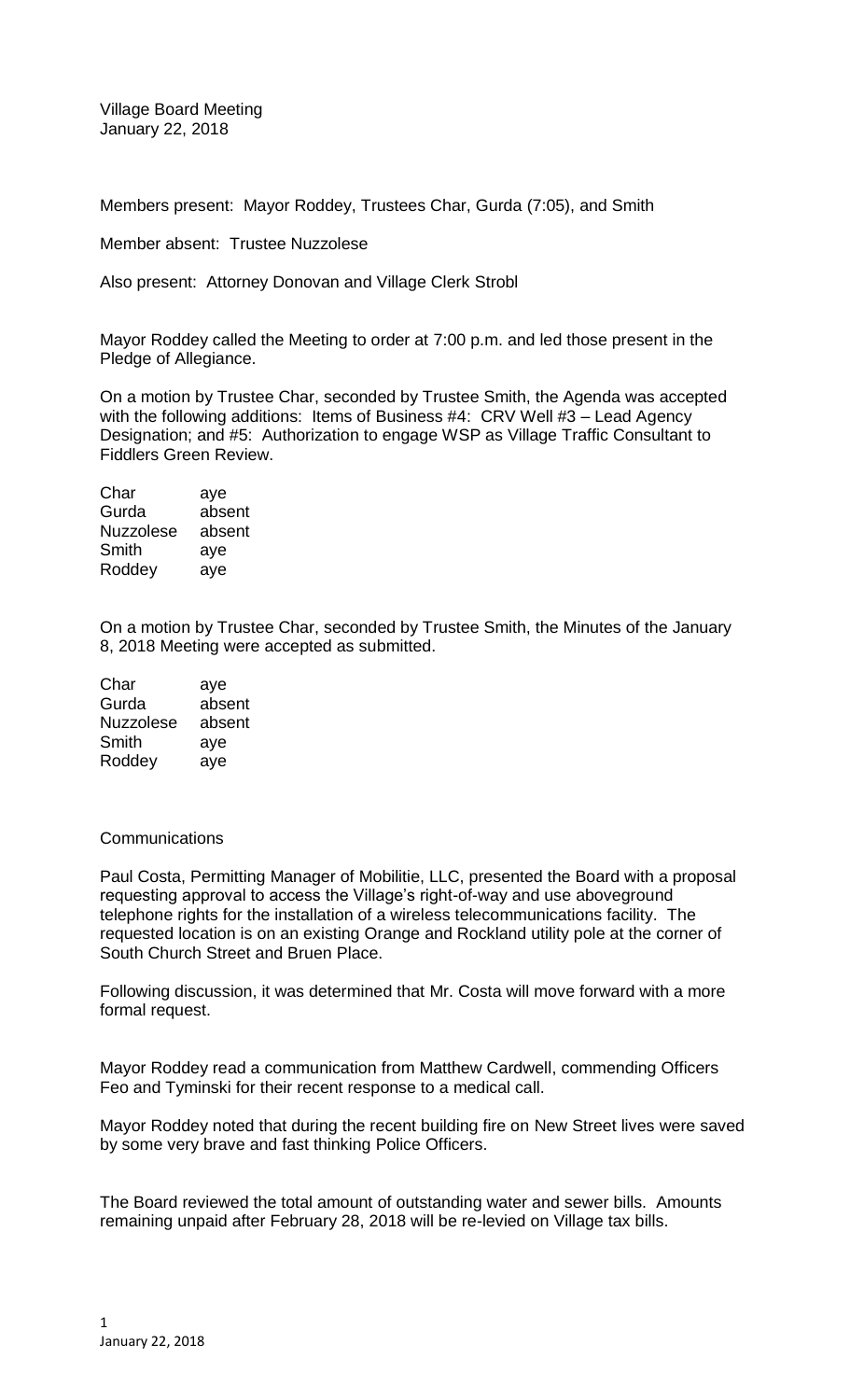Items of Business

On a motion by Trustee Char, seconded by Trustee Gurda, bills as examined by members of the Board were approved in accordance with Abstract 2017/2018 number 7, check numbers 13491 through 13645 in the amount of \$496,038.51

Char aye Gurda aye Nuzzolese absent Smith aye

The Board reviewed a proposal from the Cohen Law Group to perform cable franchise services for the Village at a cost of \$11,000. The proposal includes franchise negotiations with Charter and Frontier, and billing to occur one-third upon engagement, one-third at the middle of each project, and one-third at the conclusion of each project.

On a motion by Trustee Char, seconded by Trustee Smith, the Mayor was authorized to execute an Agreement with the Cohen Law Group, of Pittsburgh, PA, at a cost not to exceed \$11,000.

Char aye Gurda aye Nuzzolese absent Smith aye

On a motion by Trustee Char, seconded by Trustee Smith, the following are appointed for the forthcoming Village election, to be held March 20, 2018:

| James Heslop         | Election Inspector, Chairman |
|----------------------|------------------------------|
| Jeanne Krish         | <b>Election Inspector</b>    |
| Lee Krish            | <b>Election Inspector</b>    |
| <b>Sharon Lunden</b> | <b>Election Inspector</b>    |

The amount of compensation will be Chairman - \$250.00, and Inspectors - \$200.00.

| Char             | aye    |
|------------------|--------|
| Gurda            | aye    |
| <b>Nuzzolese</b> | absent |
| Smith            | aye    |

The following was moved by Trustee Char, and seconded by Trustee Gurda:

**WHEREAS**, the Village of Goshen is in the process of preparing an application for the purpose of securing a New York State Department of Environmental Conservation Water Taking Permit as well as New York State Department of Health and Orange County Department of Health approvals for the purposes of installing a production well, to be known and designated as the "Crystal Run Village Production Well #3," on Villageowned property located in the Town of Wallkill, County of Orange, State of New York; and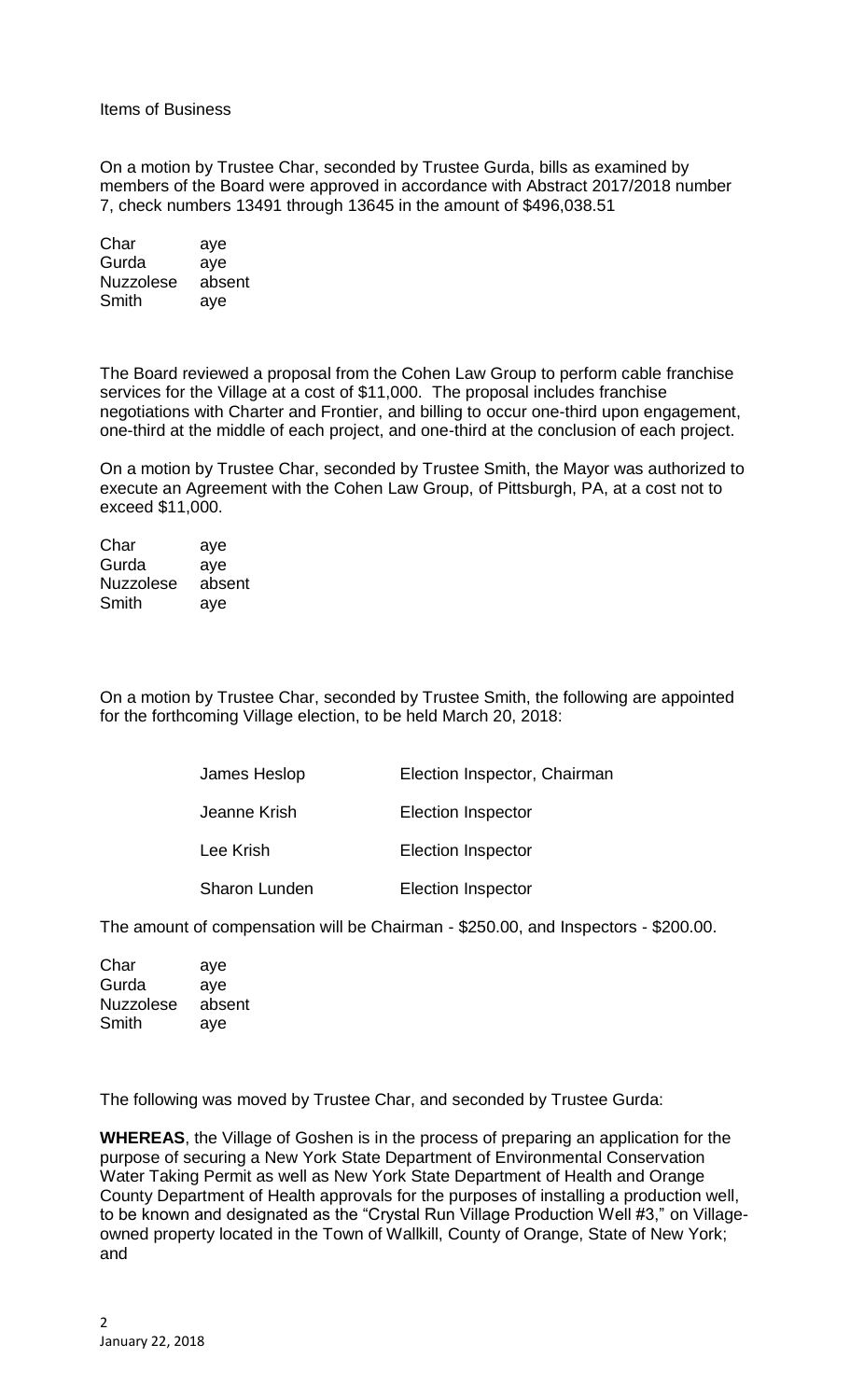**WHEREAS**, the premises upon which the said well is proposed is the location of two existing municipal wells owned and operated by the Village of Goshen known and designated as Crystal Run Village Well #1 and Crystal Run Village Well #2; and

**WHEREAS,** the approvals being sought by the Village in connection with CRV Well #3 constitute an Unlisted Action as that term is defined in the regulations promulgated pursuant to the *State Environmental Quality Review Act* ("SEQRA Regulations") set forth at 6 NYCRR 617 et. seq. and said approvals are therefore subject to compliance with those regulations; and

**WHEREAS**, the Village Board is the Agency that is principally responsible for undertaking and funding this Unlisted Action and therefore should be the Lead Agency as that term is defined in the said SEQRA Regulations for the purposes of SEQRA review of this Unlisted Application; and

**WHEREAS,** there are other permitting agencies that are involved with the review this Unlisted Action; and

**WHEREAS**, the Village intends to conduct a coordinated review of this Unlisted Action with those other involved agencies pursuant to the applicable provisions the said SEQRA regulations; and

**NOW**, **THEREFORE**, it is hereby

**RESOLVED**, that the Village Board of the Village of Goshen hereby declares its intent to be Lead Agency in connection with the SEQRA review of this proposed Unlisted Action; and it is further

**RESOLVED,** that a *Notice of Intent for Designation of Lead Agency* be circulated among all involved Agencies providing notice of the Village Board's intention to be Lead Agency; and it is further

**RESOLVED** that unless a written objection to the Village Board serving as Lead Agency is received as provided by law, the Village of Goshen Village Board shall act as Lead Agency in connection with the SEQRA review.

| Char             | aye    |
|------------------|--------|
| Gurda            | aye    |
| <b>Nuzzolese</b> | absent |
| Smith            | aye    |

The following was moved by Trustee Char, and seconded by Trustee Smith:

**WHEREAS**, the Planning Board for the Village of Goshen has heretofore received an application entitled "Fiddlers Green" seeking approval for 178 residential apartment units on certain property known and designated as Section 115, Block 1, Lot 5; and

**WHEREAS**, in connection with their review of the application, the Village Planning Board has required the applicant to prepare and submit a traffic study detailing the traffic impacts which may be anticipated in the event that the said project is approved; and

**WHEREAS,** the Village Planning Board, in order to properly evaluate the applicant's traffic study, now must engage the services of their own traffic engineer; and

**WHEREAS**, the Village is in receipt of a proposal prepared by a traffic engineering firm known as "WSP" having offices at 555 Pleasantville Road, Briarcliff Manor, New York 10510 dated January 12, 2018; and